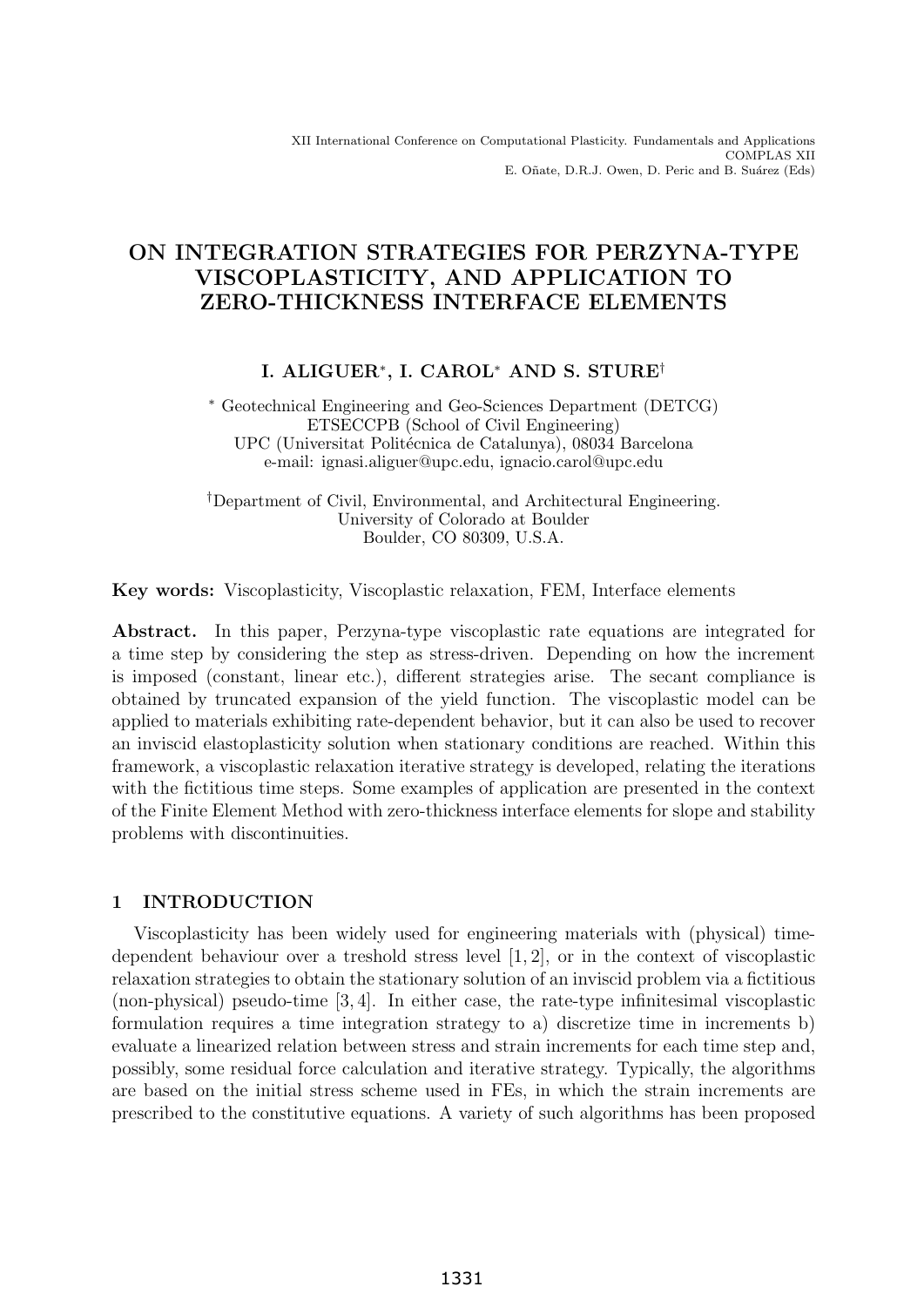since the original constant stiffness and constant stress procedures [5–8] to more recent and sophisticated contributions [9–12]. In contrast, stress driven schemes are not that common [1,13]. Their implementation can be numerically advantageous (explicit integration of the constitutive equations and simple coding) but their stability is strongly related to the size of the time step and, as a consequence, if a small time step is required an enormous amount of iterations are required.

From the viewpoint of the type of viscoplastic formulation there are also differences. While for Duvaut-Lions formulations a good compromise between complexity and cost has been reached via quasi-linear exponential algorithms and the formulation of a consistent viscoplastic tangent operator [14, 15], for Perzyna-type viscoplasticty there seems to be no equivalent approach.

In Rock Mechanics, time-dependency was incorporated in the analysis procedures relatively early, for the overall homogenized behavior of rock masses, and also associated to creep phenomena or salt formations [16, 17]. In this paper, the continuum is considered as linear-elastic, and the non-linearities are restricted to viscoplastic behavior of the rock discontinuities, which are explicitly modeled using zero-thickness interface elements.

# 2 CLASSICAL PERZYNA-TYPE VISCOPLASTICITY

Within the classical framework of small strain Perzyna viscoplasticity [18], total strain  $\epsilon_{ij}$  can be additively split into the elastic  $\epsilon_{ij}^{el}$  and the viscoplastic  $\epsilon_{ij}^{vp}$ :

$$
\epsilon_{ij} = \epsilon_{ij}^{el} + \epsilon_{ij}^{vp} \tag{1}
$$

The elastic strain tensor is obtained by considering isotropic linear elasticity:

$$
\epsilon_{ij}^{el} = C_{0 \ ijkl} \sigma_{kl} \quad , \qquad C_{0 \ ijkl} = D_{0 \ ijkl}^{-1} \tag{2}
$$

where  $D_0$  is a elasticity stiffness matrix, symmetric and positive definite.  $D_0^{-1}$  denotes its inverse, i.e. the elasticity compliance matrix, which will be referred to as  $C_0$ , and  $\sigma_{ij}$ is the Cauchy stress tensor.

The stress loading function  $F(\sigma_{ij})$  is defined to distinguish between elastic states ( $F \leq$ 0) and viscoplastic states  $(F > 0)$ . In the latter case, the classical Perzyna viscoplastic strain rate is considered:

$$
\dot{\epsilon}_{ij}^{vp} = \frac{1}{\eta} \left\langle \psi \left( \frac{F(\sigma)}{F_0} \right) \right\rangle \frac{\partial Q}{\partial \sigma_{ij}} \tag{3}
$$

where  $\eta$  is the viscosity of the material,  $F_0$  is a reference value of the yield function for normalization, and Q the viscoplastic potential typical of non-associated formulations.

Finally, the accumulated viscoplastic strain  $\epsilon_{ij}^{vp}$  in (1) can be obtained by integrating in time the viscoplastic strain rate:

$$
\epsilon_{ij}^{vp} = \int_0^t \epsilon_{ij}^{vp} dt = \int_0^t \frac{1}{\eta} \left\langle \left(\frac{F(\sigma)}{F_0}\right) \right\rangle \frac{\partial Q}{\partial \sigma_{ij}} dt \tag{4}
$$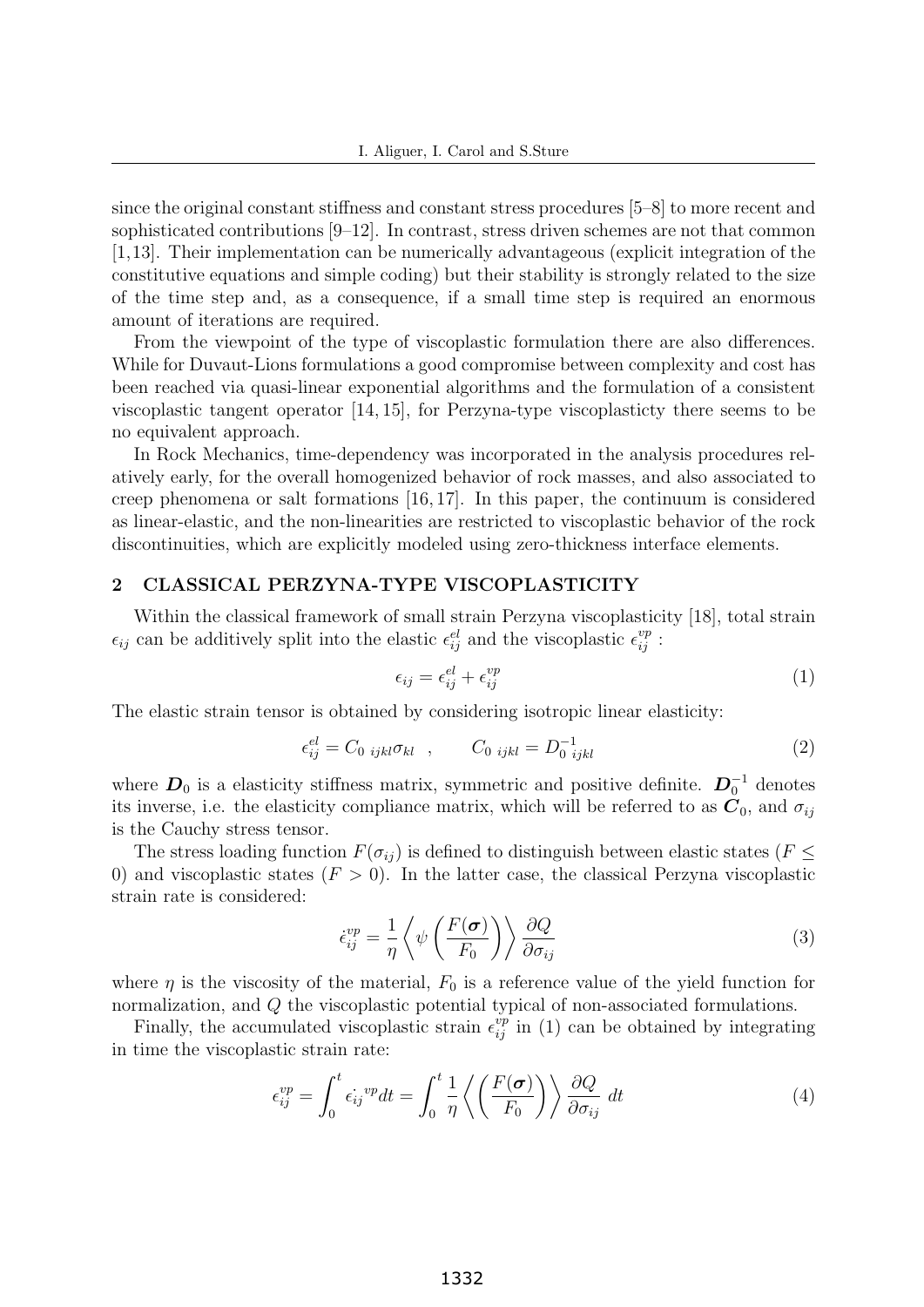## 3 STRESS-DRIVEN NUMERICAL SCHEMES FOR VISCOPLASTIC TIME-INTEGRATION

As the main difference to traditional elastoplasticity, in viscoplasticity stress states are allowed outside the loading surface. The proposed scheme takes advantage of this fact to obtain a simple but effective algorithm for the integration of Perzyna viscoplasticity. The main distinctive feature of the proposed scheme is that it is stress-driven, in contrast to traditional strain-prescribed procedures for elastoplasticity.

The main advantage of a stress-prescribed scheme is that the integration of the constitutive relation can be reduced to the numerical calculation of the integral expression (4), which becomes relatively simple. In this expression, all the terms are computed in advance, in order to update the current value of the viscoplastic strain, instead of the usual implicit procedures resulting from strain-prescribed schemes.

The integration of the expression (4) can be done via the trapezoid rule in the interval  $\Delta t_{n+1} = t_{n+1} - t_n$ . Depending on the assumption of the stress increment within the interval the following expression for the viscoplastic strain increment can be obtained:

$$
\Delta \boldsymbol{\epsilon}_{n+1}^{vp} = \frac{\Delta t_{n+1}}{\eta F_0} \left( (1-\theta) F(\boldsymbol{\sigma}_n) \boldsymbol{m}(\boldsymbol{\sigma}_n) + \theta F(\boldsymbol{\sigma}_n + \Delta \boldsymbol{\sigma}_{n+1}) \boldsymbol{m}(\boldsymbol{\sigma}_{n+1}) \right) \tag{5}
$$

where  $\theta$  is a fixed parameter with value between 0 and 1. For  $\theta = 0$  the original viscoplastic algorithm of Zienkiewicz and Cormeau [1] with constant stiffness is recovered. For other values of  $\theta$  greater than zero, the calculation of  $\Delta \epsilon_{n+1}^{vp}$  involves  $\Delta \sigma_{n+1}$ , and therefore it is required to iterate within the time step until the viscoplastic strain estimates satisfy the prescribed stress increment.

In the implementation developed, a first order expansion of the yield function and the plastic potential is proposed to evaluate the expression above, which leads to a linearized form of  $\Delta \epsilon_{n+1}$  in terms of  $\Delta \sigma_{n+1}$ , as described in more detail in [19].

### 4 VISCOPLASTIC RELAXATION

If a time-dependent problem exhibits stationary conditions, those are characterized by no change in strains. In terms of stress and for the problem at hand, this can be interpreted as stress states evolving from the viscoplastic region  $(F(\sigma_{ij}) > 0)$  to the yield surface/elastic region  $(F(\sigma_{ij}) \leq 0$  or stationary state). The viscoplastic relaxation technique takes advantage of this concept, in order to reach the solution of the inviscid problem as the stationary solution of a fictitious viscoplastic problem.

The resulting scheme can be summarized as follows: in the iteration, the viscoplastic strain increment is calculated using only the value of the stress at the beginning of the increment,  $\sigma_n^i$  and the secant stiffness is calculated if the value of  $\theta$  is different than 0. Once the system of equations is solved for  $\delta \mathbf{u}_{n+1}^i$ , the increment of stress for the iteration  $(\Delta \sigma_{n+1}^i)$  can be obtained. The iterative procedure reaches convergence when the stress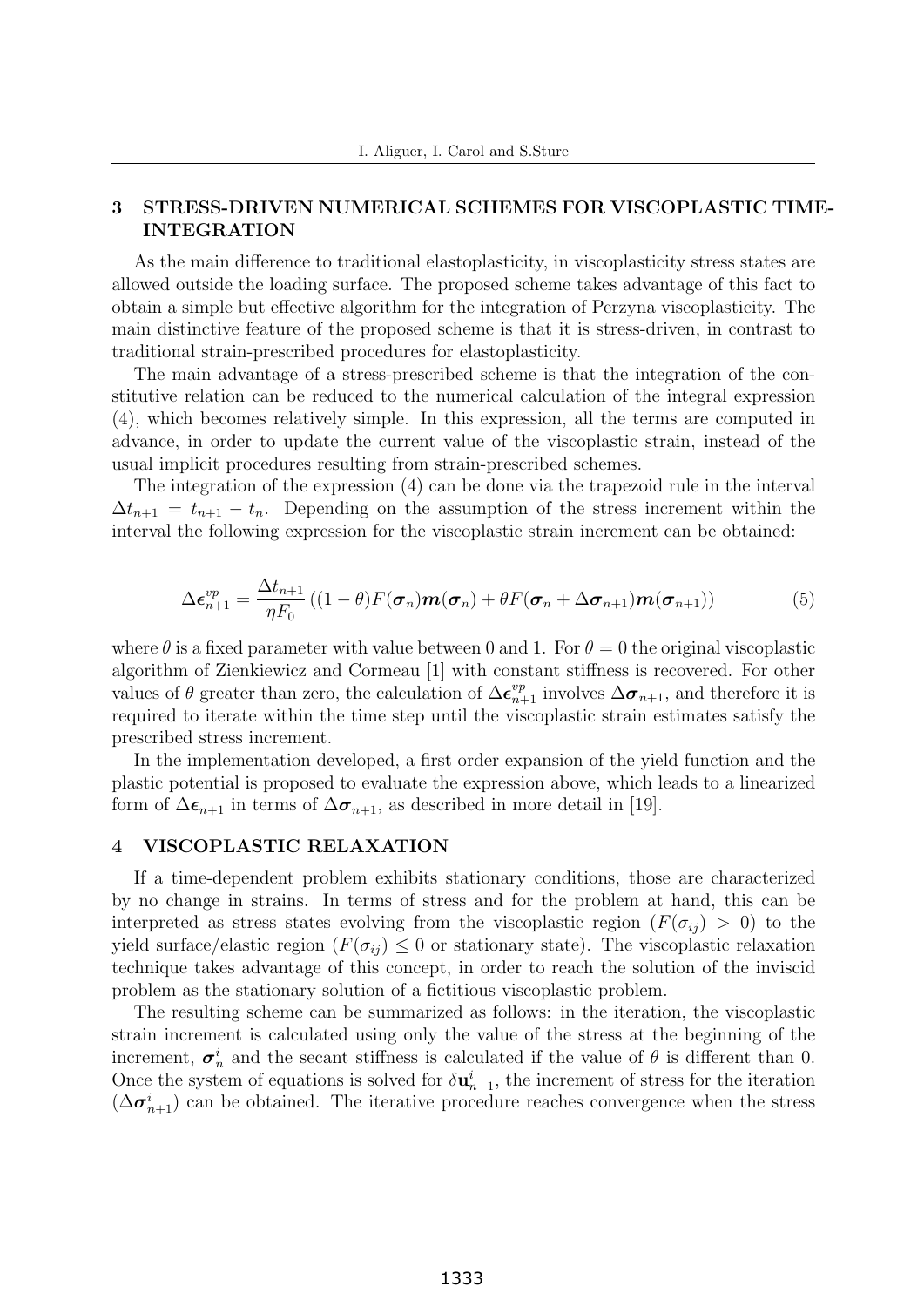state is sufficiently close to the yield surface, so that the value of residual stress is inferior than a tolerance value.

### 5 CONSTITUTIVE MODEL FOR INTERFACES

The above schemes for viscoplasticity and viscoplastic relaxation have been applied to the simplified version of an existing zero-thickness interface constitutive model, which was previously developed within the context of quasi-static elastoplasticity [20] .

The frictional hyperbolic loading function for the interface is defined in terms of normal and shear stresses  $(\sigma, \tau_1, \tau_2)$  and the strength parameters cohesion and friction angle  $(c, \phi)$ 

$$
F = -\tan\phi(a-\sigma) + \sqrt{\tau_1^2 + \tau_2^2 + a^2 \tan^2\phi}
$$
 (6)

where  $a = c/\tan \phi$ .

The flow rule considered in this model is non-associative and depends on whether normal stress state is tension or compression. In the case of the tension, the flow rule is radial towards a point near the origin, while in compression, only shear viscoplastic strains are generated :

$$
\mathbf{m}^{tens} = \begin{pmatrix} \frac{\partial Q}{\partial \sigma} \\ \frac{\partial Q}{\partial \tau_1} \\ \frac{\partial Q}{\partial \tau_2} \end{pmatrix} = \begin{pmatrix} 2(\sigma - \sigma^{cut}) \\ 2\tau_1 \\ 2\tau_2 \end{pmatrix} \qquad \mathbf{m}^{compr} = \begin{pmatrix} 0 \\ 2\tau_1 \\ 2\tau_2 \end{pmatrix}
$$
(7)

where  $\sigma^{cut}$  is a value of small compressive stress which acts as the center for the radial flow rule in tension.

#### 6 NUMERICAL EXAMPLES

#### 6.1 Relaxation test at constitutive level

The first example of application consists of a relaxation test at constitutive level. Normal stresses are applied first, followed by prescribed shear relative displacement (at constant normal stress). Then time is allowed to pass, and shear stress starts decreasing to the limit value dictated by the yield surface (Fig. 1).

First, the case without cohesion is considered  $(c = 0$  in equation 6). For this particular case, it is possible to find a closed-form expression for the decay of the shear stress with time  $\tau = f(t)$ :

$$
\left(\frac{\tau - \tau_Y}{\tau_0 - \tau_Y}\right) = \exp\left(\frac{-K_T}{\eta F_0}t\right) \tag{8}
$$

where  $\tau_0$  is the value of shear stress at time  $t_0$ ,  $\tau_Y$  is the shear yield threshold value, and  $K_T$  is the transversal stiffness modulus of the interface. Expression  $(8)$  indicates that, at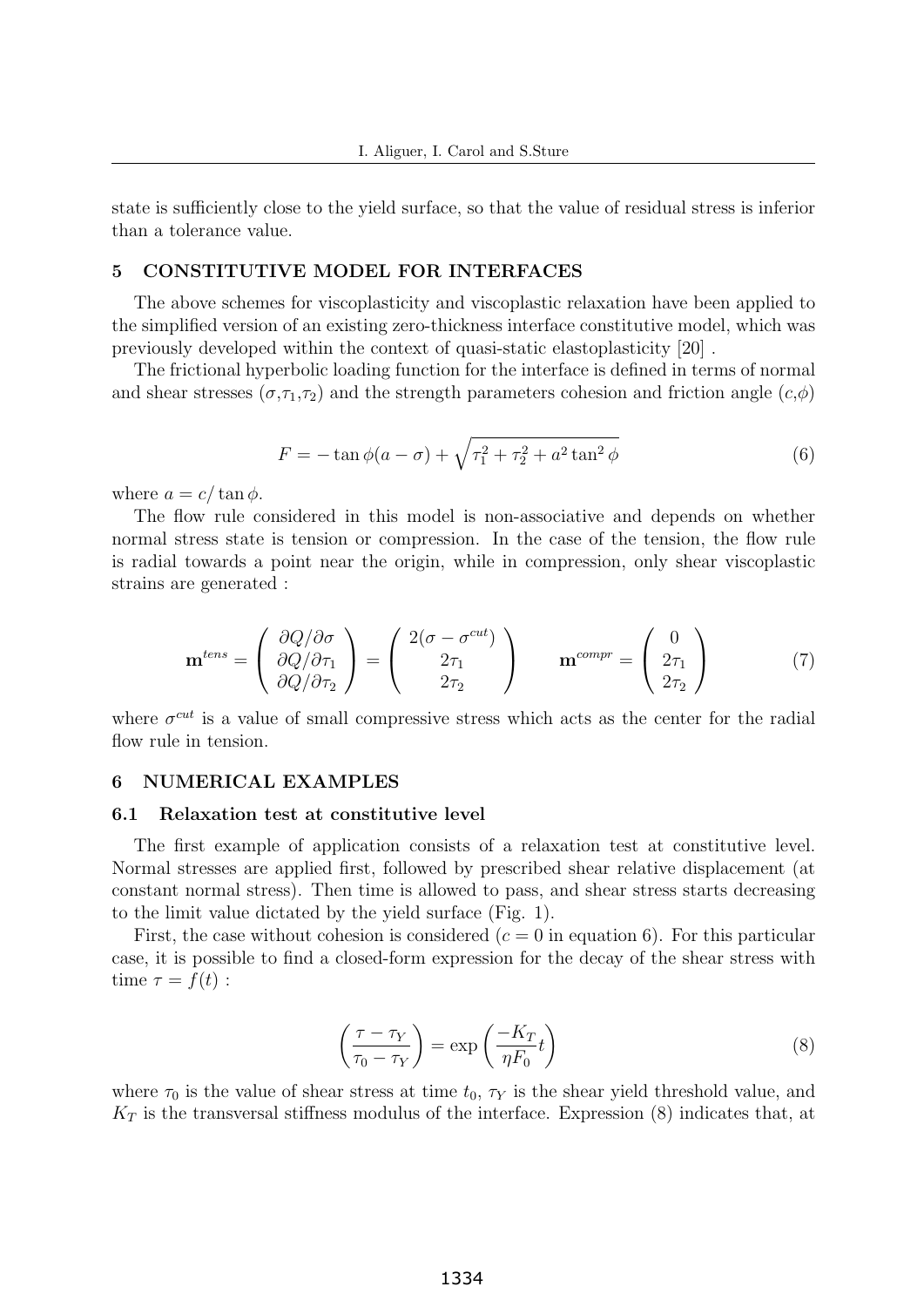

Figure 1: Shear stress path in  $\sigma$  -  $\tau$  space and shear stress evolution through time

same case obtained with a  $\Delta t = 1s$ , and three different values of parameter  $\theta$  equal to 0, the limit of infinite time, the value  $\tau - \tau_Y$  tends to zero, that is, the shear stress tends to the shear stress yield limit value  $\tau_Y$ , and the elastoplastic solution is recovered. The resulting curve has been represented in Fig. 2, together with the numerical results for the 1 and 1/2.



Figure 2: Analytical and numerical results for the evolution of the shear stress with time for  $\Delta t = 1s$ 

In the numerical calculations, the load has been applied in two steps: 1)  $\Delta u = -2$ .  $10^{-6}$  m and  $\Delta v = 6 \cdot 10^{-6}$  m with  $\Delta t = 0$  s to generate the initial stress state beyond the yield surface. 2)  $\Delta u = \Delta v = 0$  and  $\Delta t > 0$ . The second step has been subdivided in 10 increments to reach the final time of  $t_f = 10 s (\Delta t = 1s)$ . Material parameters used for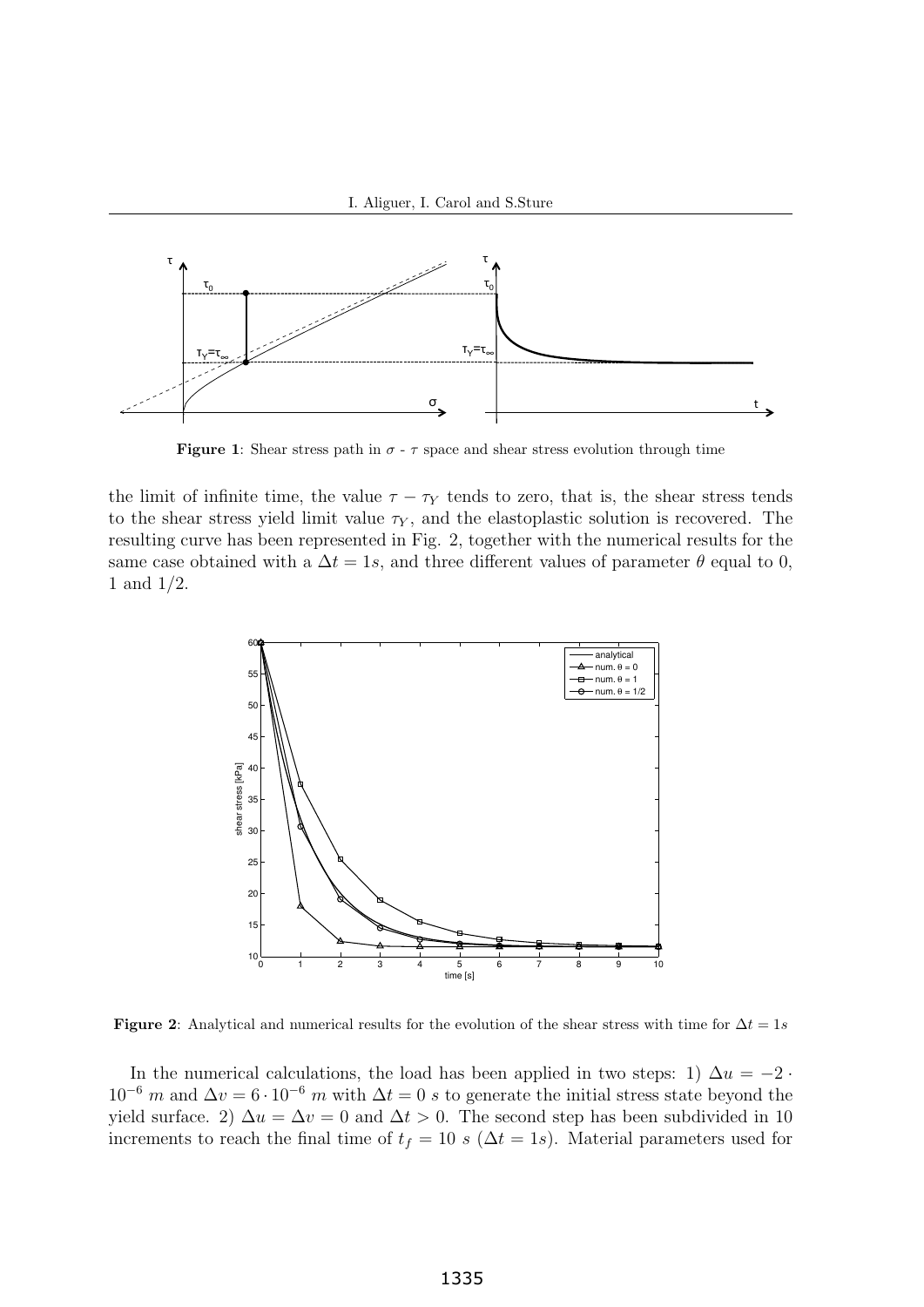this example are:  $K_N = K_T = 10^7$  kN/m;  $c = 0.0$  kN/m<sup>2</sup>; tan  $\phi = 0.577$ ;  $\eta = 10^6 kPa$  s.

The figure shows that the strategy with  $\theta = 1/2$  yields a much better approximation than  $\theta = 0$  or  $\theta = 1$ . A measure of the overall error has been established as the difference of the area under the curves to the one corresponding to the analytical solution, as the total amount of viscoplastic strain will be approximately proportional to that area (equation 3). The results obtained give an error lower than 1% for the strategy with  $\theta = 1/2$ , and 14.1% and 14.0% for  $\theta = 0$  or  $\theta = 1$  respectively. As it would be expected, assuming constant stress for the increment equal to the initial value (forward scheme with  $\theta = 0$ ), leads to an over-prediction of the viscoplastic strain, and therefore, stress decreases faster. However, assuming  $\theta = 1$ , that is, a backward scheme taking stress at the end of the increment, normally lower, leads to an under-prediction of the viscoplastic strain.

A second calculation has been run with  $c = 10.0 \ kN/m^2$ . In this case the analytical solution is not straightforward, and the numerical solution obtained for very small steps of  $\Delta t = 0.001s$  which leads to practically the same results for any  $\theta$ , is taken as the "exact" solution. This "exact" solution is represented in Fig. 3 together with the numerical results obtained with  $\theta = 0$ ,  $\theta = 1/2$  and  $\theta = 1$ , first for  $\Delta t = 1s$  (left diagram), and then for  $\Delta t = 2.0s$  and  $\Delta t = 0.5s$  (right diagram).



Figure 3: Numerical results for the evolution of the shear stress with time for  $\Delta t = 1s$  (left) and  $\Delta t = 0.5s$ and  $\Delta t = 2s$  (right).

Fig. 3 (left) shows a similar trend as Fig. 2. Fig. 3 (right) shows some additional features of the integration schemes, confirming the better performance of  $\theta = 1/2$  and showing that for larger time increments ( $\Delta t = 2s$ ) convergence is not even obtained for  $\theta = 0$ . The overall error of the three solutions in terms of area under the curves for  $\Delta t = 0.5s$  are: less than 0.1% for  $\theta = 1/2$  in front of 4.4% and 4.3% for  $\theta = 0$  and  $\theta = 1$ , respectively. Additionally, calculations have been also run for  $\Delta t = 0.2s$  with errors of 1.7% for both  $\theta = 0$  and  $\theta = 1$ . And one has to decrease  $\Delta t$  to the value of  $\Delta t = 0.05s$  to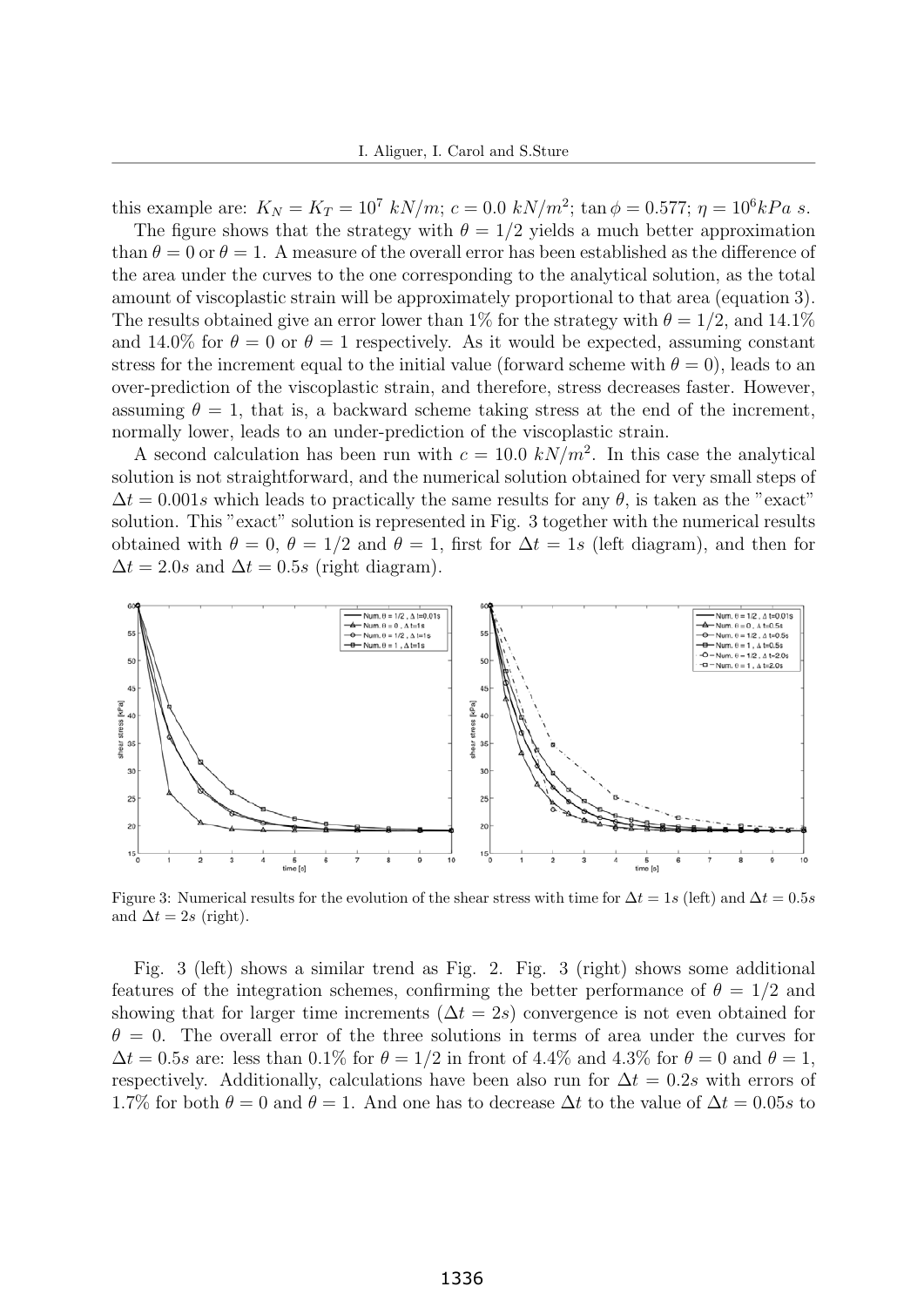obtain errors of less than  $1\%$  for those values of  $\theta$ . This means that for those strategies  $(\theta = 0$  and  $\theta = 1)$  one requires about 20 times more time steps to obtain similar accuracy as for  $\theta = 1/2$ . Also remarkable is the observation that the backward scheme  $\theta = 1$ (usually assumed to be more accurate) leads to similar errors as the forward scheme with  $\theta = 0.$ 

#### 6.2 Rock slope stability with zero-thickness interface elements

The main objective of this example is to evaluate the performance of the viscoplastic relaxation iterative procedure for a classic rock slope analysis (Fig. 4). The following geometry has been considered:  $L = 100$  m,  $H = 80$  m,  $\Delta p = 1.0$  kPa/m,  $\beta_1 = 55.1^\circ$ and  $\beta_2 = 55.7^\circ$ . For the inclined interfaces the strength parameters used are  $c = 75$  kPa,  $\tan \phi = 1.0$  and  $\eta = 10^6$  kPa s, while for vertical interfaces  $c = 1.0$  kPa,  $\tan \phi = 1.4$  and  $\eta = 10^6$  kPa s. Rock mass is assumed linear elastic with  $E = 2$  GPa and  $\nu = 0.2$ .

First, the initial stress state due to gravity with  $K_0 = 0.8$  was generated using the viscoplastic relaxation scheme and  $\theta = 1/2$ . Then, the distributed load  $\Delta p$  was applied incrementally using a viscoplastic relaxation iterative scheme (also with  $\theta = 1/2$ ) until the failure was reached.

As it can be observed in Fig. 4 different compatible failure mechanisms exist and it is not trivial to determine a priori which is the most unfavorable one. Failure was reached after a total of 103 increments of  $\Delta p = 1.0 kPa/m$ , and the failure mechanism was found to be a combination of the first vertical and the lowest inclined joints.



Figure 4: Original geometry and boundary conditions and deformed mesh (x100).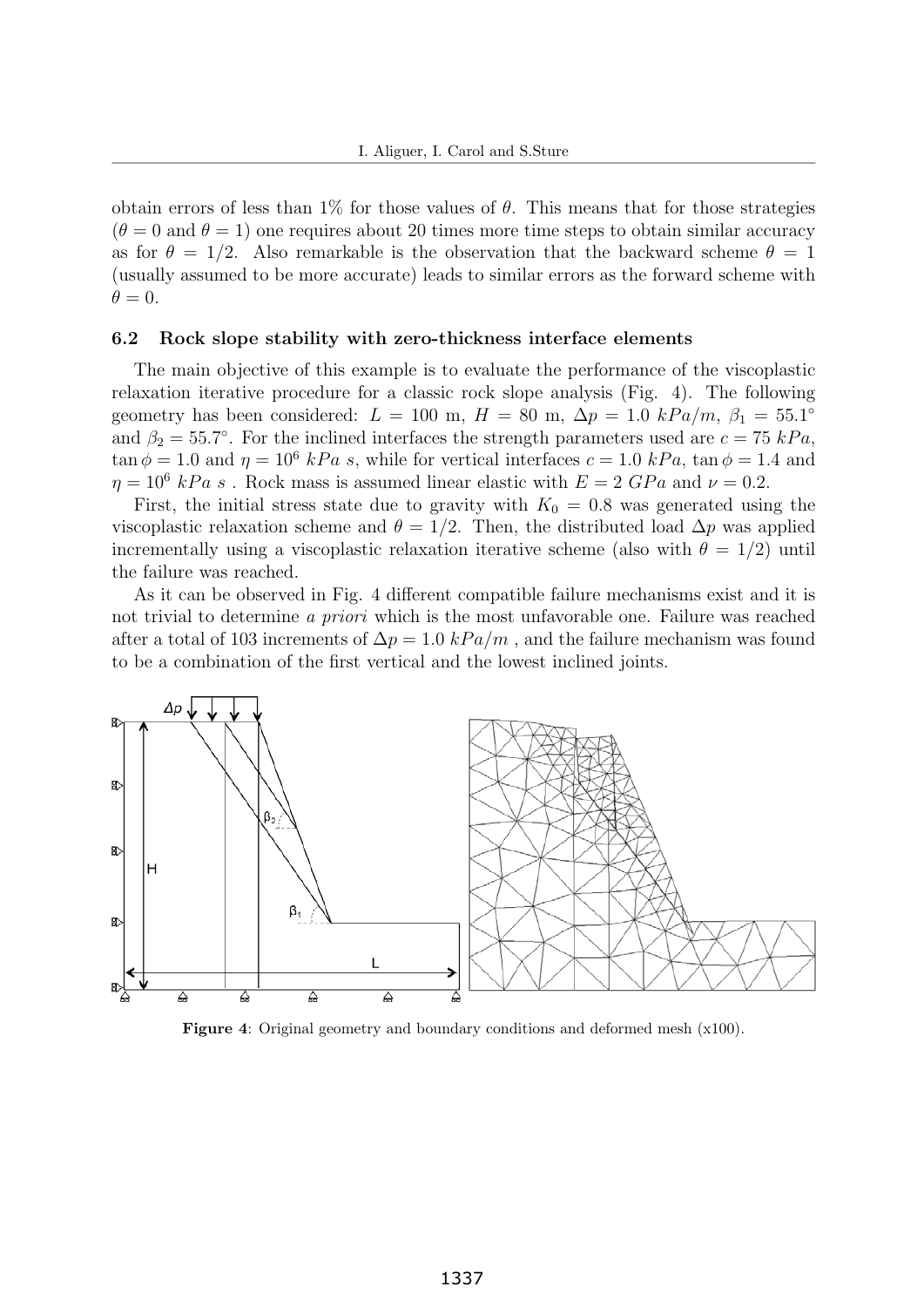### 7 CONCLUDING REMARKS

An efficient integration procedure for Perzyna-type viscoplasticity with a stress-prescribed scheme has been presented, which can be used for a physical (real time) time-dependent problems or as a basis for a viscoplastic relaxation procedure (fictitious time). The latter allows to recover the elastoplastic solution as a limit inviscid case.

The viscoplastic scheme is successfully implemented for a zero-thickness interface model originally conceived for time-independent representations of rock discontinuities

A constitutive example shows that different values of the parameter  $\theta$  lead to different decay curves of shear stress with time, and subsequently also to different total values of accumulated viscoplastic strain. While for  $\theta = 0$  viscoplastic strains are under-estimated, for  $\theta = 1$  an over-estimation is produced. Best results compared to "exact" solution are obtained with  $\theta = 1/2$ .

In the context of the Finite Elements calculation of a rock slope stability problem, the proposed viscoplastic relaxation method is shown capable of detecting the non-trivial failure mechanisms in fractured rock masses.

### 8 ACKNOWLEDGMENTS

Partial support for this research has come from project BIA-2012 36898 MEC (Madrid), which includes FEDER funds (European Comission). Funding from 2009SGR-180 from Generalitat de Catalunya (Barcelona) is also greatly appreciated. The first author also wishes to thank MEC (Madrid) for the doctoral fellowship received 2009-2012 including funds for a 6 months stay at CU-Boulder.

#### REFERENCES

- [1] O. Zienkiewicz and I. Cormeau, "Visco-plasticity plasticity and creep in elastic solids - a unified numerical solution approach," *Int. J. Numer. Meth. Engng.*, vol. 8, no. 4, pp. 821 – 845, 1974.
- [2] I. Cormeau, "Numerical stability in quasi-static elasto/visco-plasticity," International Journal for Numerical Methods in Engineering, vol. 9, no. 1, pp. 109–127, 1975.
- [3] P. Underwood, Dynamic Relaxation, vol. 1 of Computational Methods for Transient Analysis, pp. 246–265. Elsevier, 1983.
- [4] L. Zhang and T. Yu, "Modified adaptive dynamic relaxation method and its application to elastic-plastic bending and wrinkling of circular plates," Computers and Structures, vol. 33, no. 2, pp. 609–614, 1989.
- [5] T. Hughes and R. Taylor, "Unconditionally stable algotiyhms for elastic/ visco-plastic finite element analysis," Computers and Structures, vol. 8, no. 2, pp. 169–173, 1978.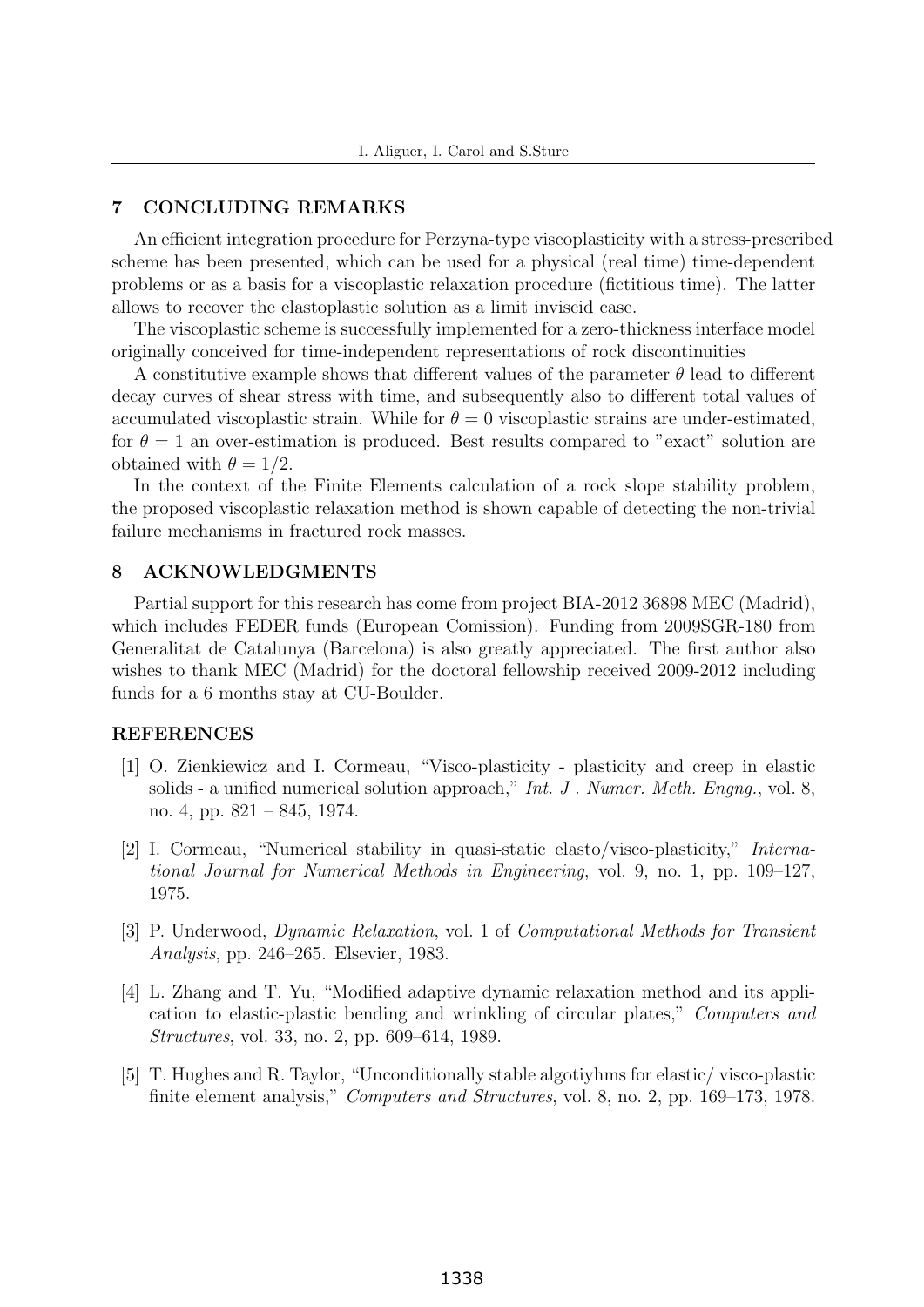- [6] D. Peirce, C. Shih, and A. Needleman, "A tangent modulus method for rate dependent solids," Computers and Structures, vol. 18, no. 5, pp. 875 – 887, 1984.
- [7] D. Peric, "On a class of constitutive equations in viscoplasticity: Formulation and computational issues," International Journal for Numerical Methods in Engineering, vol. 36, no. 8, pp. 1365–1393, 1993.
- [8] J. Simo, "Nonlinear stability of the time-discrete variational problem of evolution in nonlinear heat conduction, plasticity and viscoplasticity," Computer Methods in Applied Mechanics and Engineering, vol. 88, no. 1, pp. 111–131, 1991.
- [9] C. Betegon, J. del Coz, and I. Penuelas, "Implicit integration procedure for viscoplastic gurson materials," Computer Methods in Applied Mechanics and Engineering, vol. 195, no. 44-47, pp. 6146–6157, 2006.
- [10] G. Alfano, F. D. Angelis, and L. Rosati, "General solution procedures in elasto/viscoplasticity," Computer Methods in Applied Mechanics and Engineering, vol. 190, no. 39, pp. 5123 – 5147, 2001.
- [11] J. Ponthot, "Unified stress update algorithms for the numerical simulation of large deformation elasto-plastic and elasto-viscoplastic processes," International Journal of Plasticity, vol. 18, no. 1, pp. 91–126, 2002.
- [12] R. Lorefice, G. Etse, and I. Carol, "Viscoplastic approach for rate-dependent failure analysis of concrete joints and interfaces," International Journal of Solids and Structures, vol. 45, no. 9, pp. 2686–2705, 2008.
- [13] A. Caballero, D. Garolera, I. Carol, and A. Gens, "Viscoplastic multilaminate model for jointed rock with stress-prescribed using a stress-prescribed LEGI scheme," in Proceedings of the Int. Conf. on Rock Joints and Jointed Rock Masses, (Tucson, AZ), pp. 1–8, 2009.
- [14] J. Simo and T. Hughes, Computational Inelasticity. Berlin: Springer, 1998.
- [15] J. C. Simo, J. G. Kennedy, and S. Govindjee, "Non-smooth multisurface plasticity and viscoplasticity. loading/unloading conditions and numerical algorithms," International Journal for Numerical Methods in Engineering, vol. 26, no. 10, pp. 2161– 2185, 1988.
- [16] B. Winkel, K. Gerstle, and H. Ko, "Analysis of time-dependent deformations of openings in salt media," International Journal of Rock Mechanics and Mining Sciences  $\mathcal C$  Geomechanics Abstracts, vol. 9, no. 2, pp. 249 – 260, 1972.